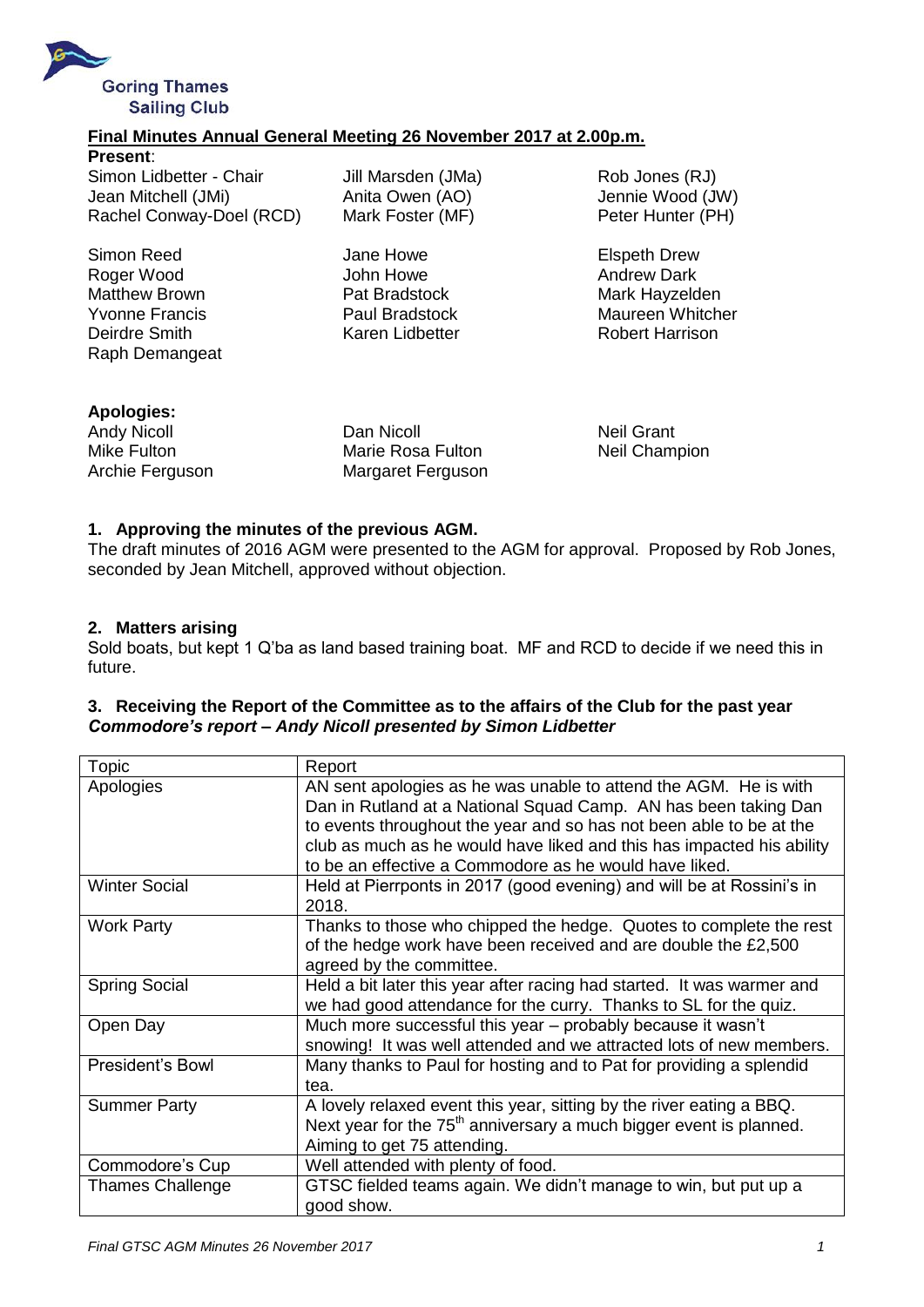

| <b>Moulsford Cup</b>       | A long race                                                                   |
|----------------------------|-------------------------------------------------------------------------------|
| <b>NSSA</b>                | 6 juniors from GTSC were selected for the Oxfordshire squad and the           |
|                            | team came $3^{rd}$ . Dan Nicoll cam $2^{nd}$ in the Topper class and also won |
|                            | the U14 helmsman.                                                             |
| <b>GTSC Regatta</b>        | Although we were missing SL, RJ and AN (who were off having their             |
|                            | own Regatta in Croatia) those who attended had a good time.                   |
| Bart's Bash 4              | A more subdued event this year at GTSC with race and BBQ                      |
| <b>Island Races</b>        | Both home and away matches raced this year, with GTSC coming out              |
|                            | on top again.                                                                 |
| Saturday Sailing and Kid's | Continued using a RYA coach. The Kid's club has been much more                |
| Club                       | invigorated in 2017 under the guidance of Tim Wakefield.                      |
| Youth Club                 | Continues to do well on a Friday evening.                                     |
| RYA Zone Squad,            | Congratulations to Alicia Condie, Anna Foster and Charlie                     |
| <b>National Squads</b>     | Merryweather who qualified for the Topper Zone Squad. 27 attended             |
|                            | and 17 were chosen, only Parkstone SC had more individuals (4)                |
|                            | chosen from a single club than GTSC.                                          |
|                            | Dan Nicoll has been selected for an ITCA National Topper Squad                |
|                            | place.                                                                        |
| Community events           | Scouts, Brownies, Guides and Cubs have all participated in sailing            |
|                            | evenings and all gave a donation to the club funds.                           |
| RYA and PB training        | Continued to give RYA dinghy courses and PB courses during 2017               |
|                            | and a lot of individuals have been trained. We are still short of             |
|                            | qualified PB drivers so looking to train more people.                         |

The club lost two good friends this year. Nick Brown, a stalwart of the club a few years ago who did much behind the scenes and John Francis, a member, sailor and true gentleman. John Howe was invited to say a few words in memory of John Francis to which Yvonne Francis responded.

# Club Development Plan (CDP)

The first club CDP was developed to cover the period 2012-2017 with the following objectives in bold and results in italics below:

- Increase membership
- Improve training resources (see table below)
- Develop a series of events for both experienced and novice sailors
	- o *Ladies who launch*
	- o *Improver series*
- Develop the facilities available to members
	- o *Additional club boats (2 Toppers, Feva, Comet)*
	- o *4.3 sails for all club Toppers*
	- o *4.7 sail for laser*
	- o *Replace Q'bas with Laser Picos*
	- o *Upgrades to club and boat park:* 
		- *Resurface boat parking*
			- *Laser/Topper storage system*
			- *Electric winch*
- Develop links with the wider community to improve access to sport
	- o *Summer sailing evenings for 6 scout/cub/guide/brownie groups*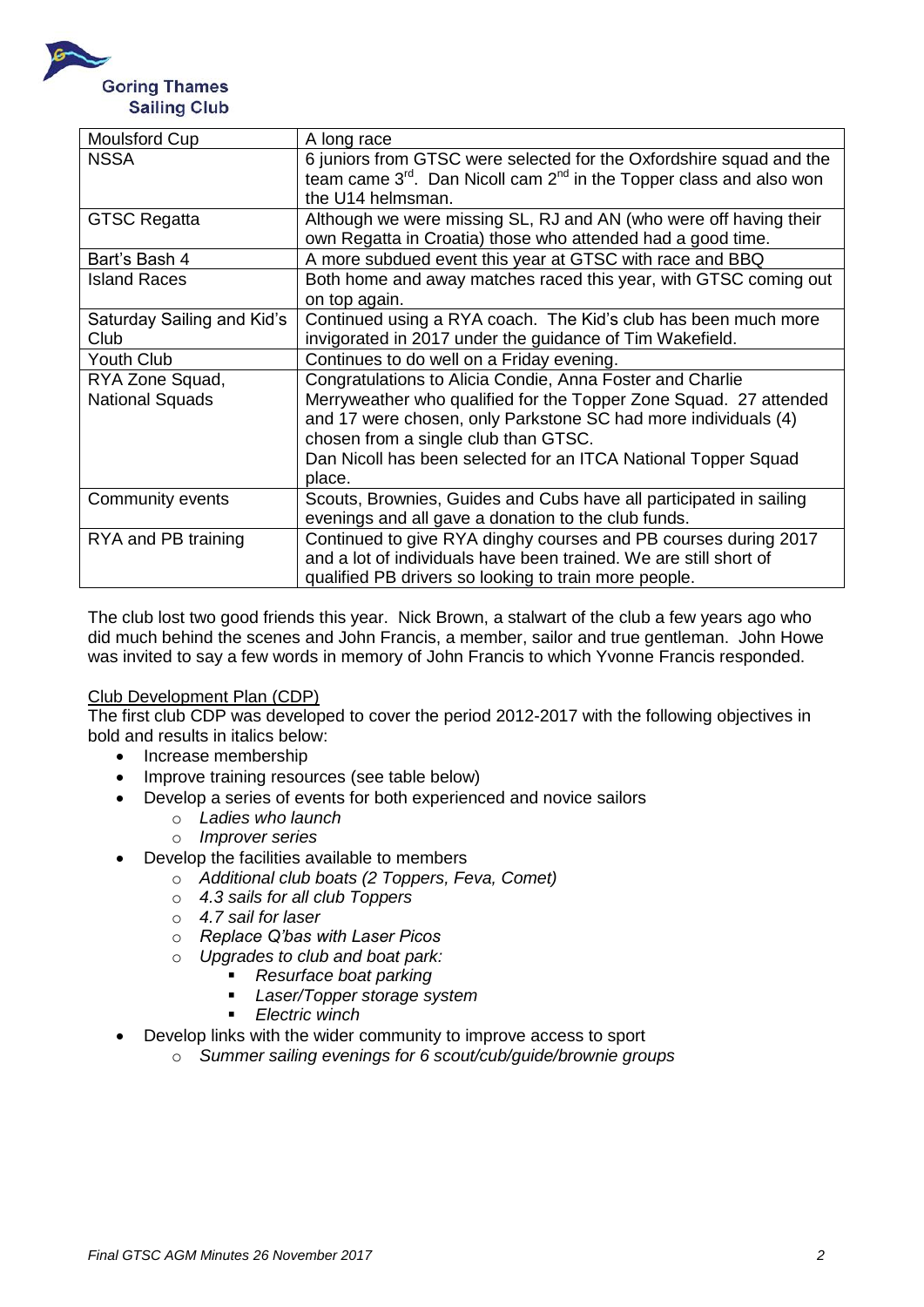

| <b>Personnel Type</b>       | <b>Total in</b><br>2012 | <b>Target for</b><br>2017<br>(actual) |
|-----------------------------|-------------------------|---------------------------------------|
| Assistant Instructor (AI)   | 4                       | 8(2)                                  |
| Dinghy Instructor (DI)      | $\overline{2}$          | 6(6)                                  |
| Power boat drivers (PB)     | 26                      | 36(28)                                |
| Safety Boat Drivers (SB)    | 12                      | 14(9)                                 |
| Power Boat Instructor (PBI) | 1                       | 2(1)                                  |
| Senior Instructors (SI)     | 1                       | 2(2)                                  |

A 2018-2023 GTSC CDP is to be developed. Ideas to be included are:

- Finish surfacing boat parking area
- New safety boat
- Replace the Visions

Suggestions received during the meeting were:

- Do some more frontage work
- A light weight safety boat

### 75<sup>th</sup> anniversary

 $\overline{A}$  new logo for the 75<sup>th</sup> anniversary has been developed. Save the date – Saturday 30 June for the Summer Party. Music from Loveshovel. Black tie event. Need to sell 75 tickets.

#### *Sailing Secretary's report – Anita Owen*

Highlights for 2017

Many thanks to Anita for stepping in after the start of the season to take on this role. Thanks also to Neil Grant for doing the results, it is an onerous task.

*General*

- A good number of races held this year 151
- Not many red boards
- 76 helms, 17 crews, 52 adults, 24 juniors

#### *Bart's Bash 4*

- 7 boats took part
- Raised £50 for ASSF
- Andrew Darke won at GTSC

#### *Regatta 2017 on 2 September*

Very light winds:

- 9 Races
- For the JMS Challenge we had Comet/Laser vs Pico.

#### *Inter-club Race v Island Sailing Club*

- Race at Island 14 May and race at GTSC on 8 October, which was well attended
- GTSC won again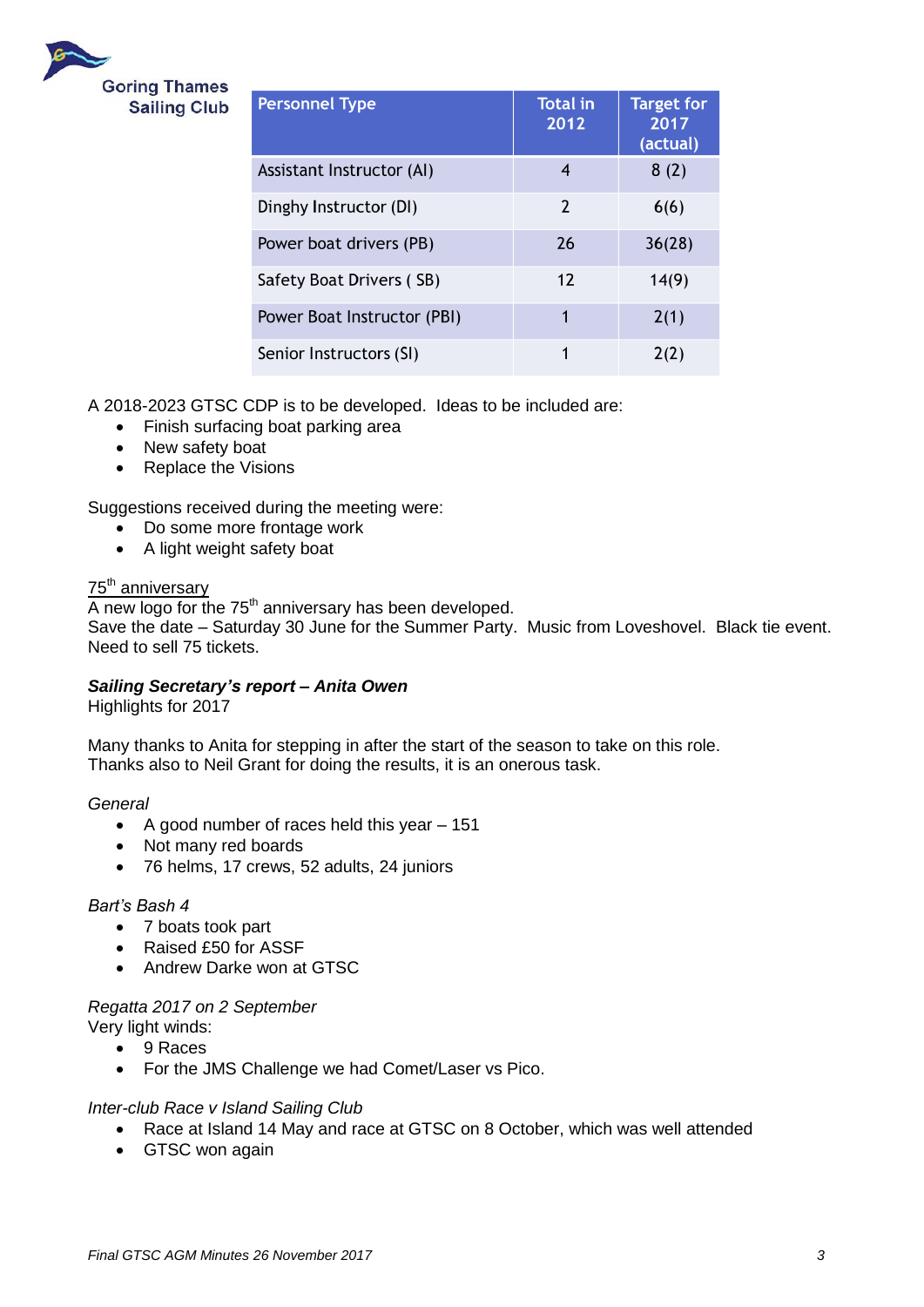

*2018*

### *Next year's Calendar*

- Continue Saturday Sailing
- Improver Series (aimed at those not confident to race in main Sunday racing)
- Inter-club racing v Island Home and Away
- Bart's Bash 5
- Ladies who Launch (need to get more lady helms) have training sessions on a Saturday, culminating in the Ladies Cup
- Focus on adult improvers in 2018. Dee Smith indicated that her husband might have sailed more if there was something for his ability i.e. with a safety net.

#### *DutyMan*

- Keep using
- Need more individuals updating to confirm duties (OOD/AOD/SO)
- Individuals to request swaps using the system

Burghfield is to be an Andrew Simpson satellite centre. Paul Outram will be running it.

Mark Hayzelden requested that for the 2018 calendar only one big event is scheduled for a weekend. Attendance for 2 days over a weekend is a big commitment.

| <b>Classes of membership</b> | 2014           | 2015 | 2016 | 2017 |
|------------------------------|----------------|------|------|------|
| Family                       | 61             | 65   | 50   | 50   |
| Joint                        | 19             | 17   | 15   | 17   |
| Sailing                      | 22             | 24   | 22   | 27   |
| Social                       |                | 6    | 8    | 8    |
| Life                         | 5              | 4    | 5    | 4    |
| Honorary                     | 6              | 6    | 6    | 5    |
| <b>Student</b>               | $\overline{2}$ |      | 4    | 3    |
| <b>New Members</b>           |                |      |      |      |
| (included in above)          |                |      |      |      |
| Family                       | 18             | 21   | 10   | 18   |
| Joint                        | 3              | 2    |      | 2    |
| Sailing                      | 2              | 3    |      | 5    |

### *Membership Secretary's report – Simon Lidbetter*

There are a total of 131 adult and 109 junior members from 111 membership units. There has been tremendous turnover. Saturday Sailing was designed to help with retention by getting people over the hump of training and the next step racing.

Jane Howe asked if there were still novice races. Yes, monthly. It needs someone to drive it.

### **4. Receiving the Report of the Treasurer and the audited accounts of the Club for the financial year last expired.**

Thanks to Kathryn Foster for sorting out our corporate tax return. As we de-registered from CASC we became liable for tax on profit from non-members and will need to do an annual return. Kathryn also submitted our corporate tax return.

JMi presented a summary of the accounts, which have been audited by Maureen Whitcher.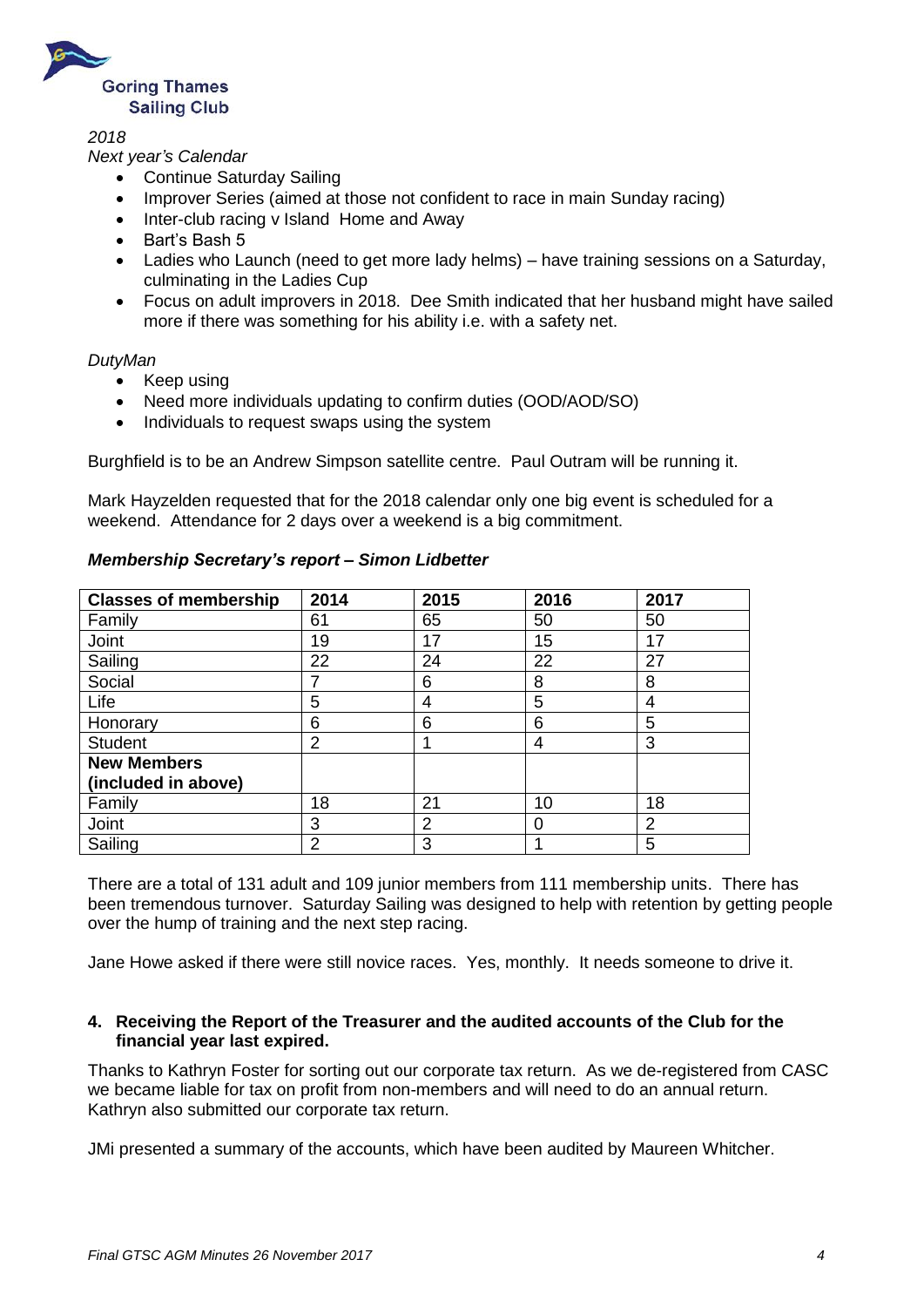

**Income 2016-17 2015-16 2014-15 2013-14** *2012-13* Membership fees 18,768.01 17,572.40 20,647.70 18,541.65 17,682.88 Bar 3,243.00 3,532.00 3,154.60 3,980.91 4,440.70 Tea bar/Kitchen 1,165.00 996.00 860.00 1,552.60 1,330.65 Social activities 1,551.00 1,815.50 1,990.00 2,038.50 2,996.98 Training receipts 1 6,022.18 8,456.00 5,759.50 6,340.00 5,265.00 Juniors Events 1,129.50 1,011.20 1,205.00 1,584.75 1,571.10 Club House Hire 390.00 270.00 135.00 180.00 405.00 Grants & Donations (887.00 11,167.85 2,217.90 1,954.73 10,797.00 Miscellaneous (inc Bank interest) 880.80 427.03 1,107.53 972.28 1,279.21 Boat sales 1,933.22 **Total 35,969.71 45,247.98 37,077.23 37,145.42 45,769.42**

| <b>Expenditure</b>               | 2016-17   | 2015-16   | 2014-15   | 2013-14   | 2012-13   |
|----------------------------------|-----------|-----------|-----------|-----------|-----------|
| <b>Membership Costs</b>          | 95.10     | 440.55    | 565.70    | 334.69    | 124.20    |
| <b>Cleaning</b>                  | 1,457.20  | 1,675.20  | 1,600.80  | 1,637.00  | 1,486.80  |
| <b>Rates</b>                     | 467.40    | 442.33    | 437.77    | 426.98    | 418.19    |
| <b>Insurance</b>                 | 4,265.27  | 3,598.06  | 3,204.53  | 3,566.07  | 3,678.05  |
| <b>Bar</b>                       | 3,065.09  | 2,576.92  | 2,494.23  | 2,658.18  | 2,485.93  |
| <b>Tea Bar/Kitchen</b>           | 458.79    | 848.13    | 622.29    | 996.71    | 659.12    |
| Running cost inc.<br>maintenance | 8,562.39  | 10,772.48 | 6,485.43  | 5,453.51  | 7,599.48  |
| <b>Juniors Events</b>            | 1,070.87  | 1,682.58  | 2,095.96  | 2,098.33  | 1,410.76  |
| <b>Printing and publicity</b>    | 422.93    | 935.54    | 1,177.50  | 1,523.51  | 1,226.45  |
| <b>Social costs</b>              | 1,283.19  | 1,458.06  | 1,535.77  | 1,897.10  | 1,445.21  |
| <b>Trophies</b>                  | 250.00    | 195.00    | 886.10    | 1,083.42  | 986.94    |
| <b>Club Boats maintenance</b>    | 1,687.94  | 2,183.01  | 3,156.49  | 2,652.65  | 638.28    |
| <b>Training costs</b>            | 4,684.87  | 7,560.78  | 5,160.83  | 3,891.56  | 2,301.35  |
| <b>Capital Purchases</b>         | 9,500.00  | 700.00    | 1,502.00  | 1,637.47  | 12,639.19 |
| <b>Waste disposal</b>            | 856.14    | 832.58    | 770.27    | 761.17    | 647.25    |
| <b>Phone charges</b>             | 301.06    | 242.50    | 319.09    | 617.84    | 309.01    |
| <b>Electricity</b>               | 1,020.00  | 1,020.00  | 1,020.00  | 1,235.84  | 660.00    |
| <b>Water Rates</b>               | 115.53    | 101.94    | 109.86    | 194.57    | 142.08    |
| <b>Total</b>                     | 39,563.77 | 37,265.66 | 33,144.63 | 32,666.60 | 38,858.21 |

## **Income/Expenditure**

|                           | 2016-17  | 2015-16  | 2014-15  | 2013-14  | 2012-13  |
|---------------------------|----------|----------|----------|----------|----------|
| Income-Social/Bar/Tea Bar | 5,959.00 | 6,004.60 | 7,572.01 | 8,768.33 | 7,137.00 |
| Expend-Social/Bar/Tea Bar | 4,807.07 | 4,652.29 | 5,551.99 | 4,590.26 | 5,130.00 |
| Surplus/deficit           | 1,151.93 | 1,352.31 | 2,020.02 | 4.178.07 | 2,007.00 |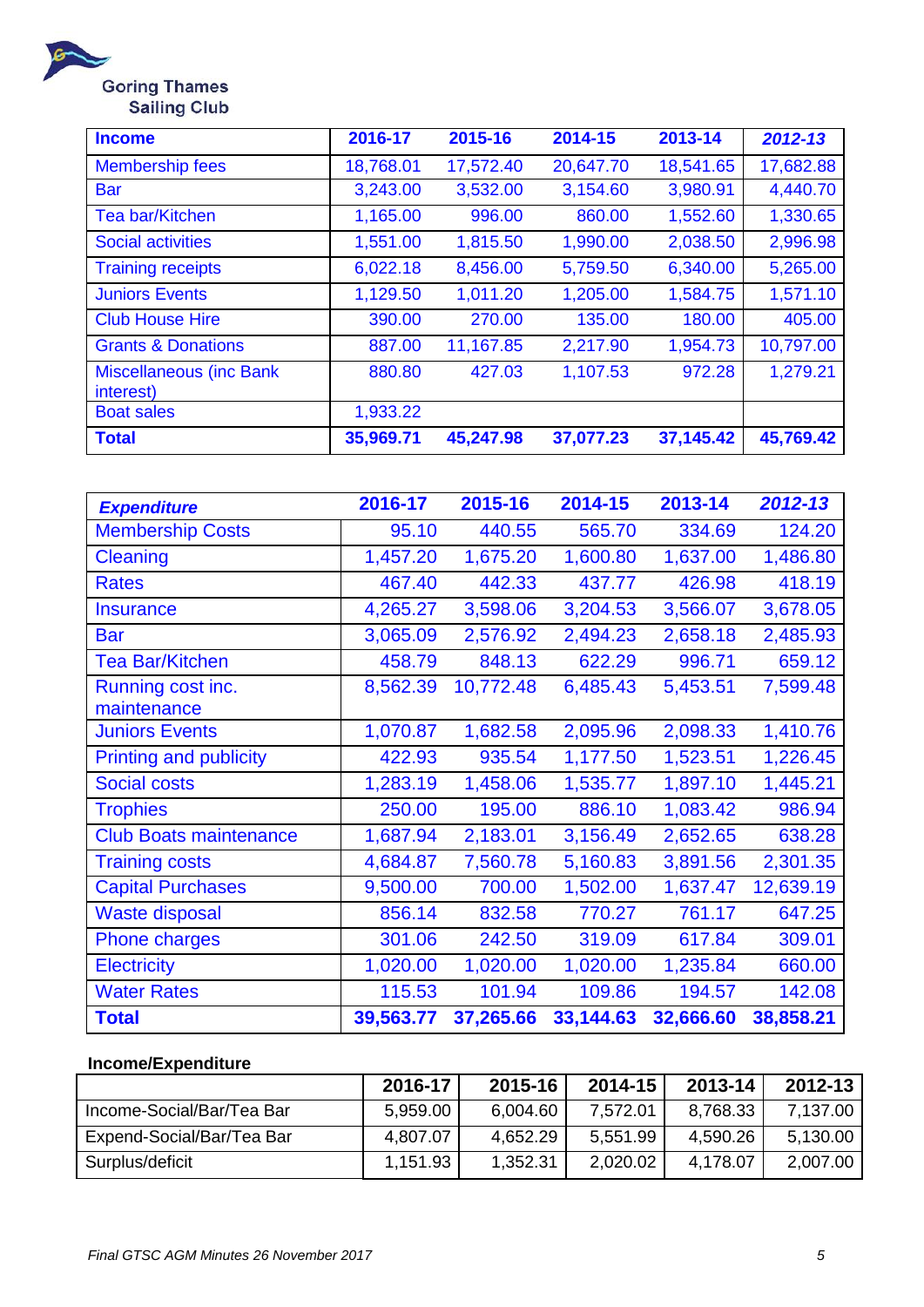

| Operation costs; net of bar,<br>kitchen and social | 2016-17   | 2015-16   | 2014-15   | 2013-14   | $2012 - 13$ |
|----------------------------------------------------|-----------|-----------|-----------|-----------|-------------|
| Income                                             | 30,010.71 | 31,072.63 | 29.573.41 | 37,001.98 | 23,014.00   |
| Expenditure                                        | 34,756.70 | 28,492.34 | 27.114.61 | 34,267.95 | 22,784.00   |
| Surplus/deficit                                    | -4,745.99 | 2,580.29  | 2,458.80  | 2,734.03  | 230.00      |

## **End of Year Totals**

| Opening total 1 November 2016                      | 42,237.71   |
|----------------------------------------------------|-------------|
| Add Surplus/Deficit for Year Ended 31 October 2017 | $-3,594.06$ |
| Represented by Closing Balances at 31 October 2017 |             |
| Accumulated fund at 31 October 2017                | 38,643.65   |
| Deposit Account closing balance                    | 31,085.92   |
| <b>Current Account closing balance</b>             | 7,436.41    |
| Plus closing cash in hand                          | 121.32      |
| <b>Closing Total</b>                               | 38,643.65   |

The deficit on the year of £3,594.06 was caused by the Pico purchase this year when the funds arrived in the last financial year. Without this split in income/expenditure we would have had a surplus this year of about £5.9K.

Only £177 profit on the bar was noted. A key factor is likely stock as we do have a lot of stock currently. A full stock take is required before the start of the season.

Thanks to Simon Reed for the sale of boats/boat bits which has exceeded the cost of maintaining the boats this year.

Thanks to JMi for keeping the accounts.

Thank you to Maureen Whitcher for doing the audit again this year. Flowers and wine were presented to Maureen Whitcher.

JMi proposed that the accounts be accepted. This was seconded by Simon Reed and approved unanimously.

JMi proposed that Maureen Whitcher be asked to audit the accounts next year. This was seconded by SL and approved by members.

JMi proposed that Kathryn Foster complete the annual corporate tax return. This was seconded by SL and approved by members.

## **5. Electing the Committee**

SL thanked the outgoing committee. John Turtle and Phip Woodhatch are stepping down as committee members. AN has come to the end of his term as Commodore, although he will remain on the committee. The Beers are stepping down as bar manager.

Roger Wood has volunteered to join the committee.

The following is put forward as the Committee for 2017: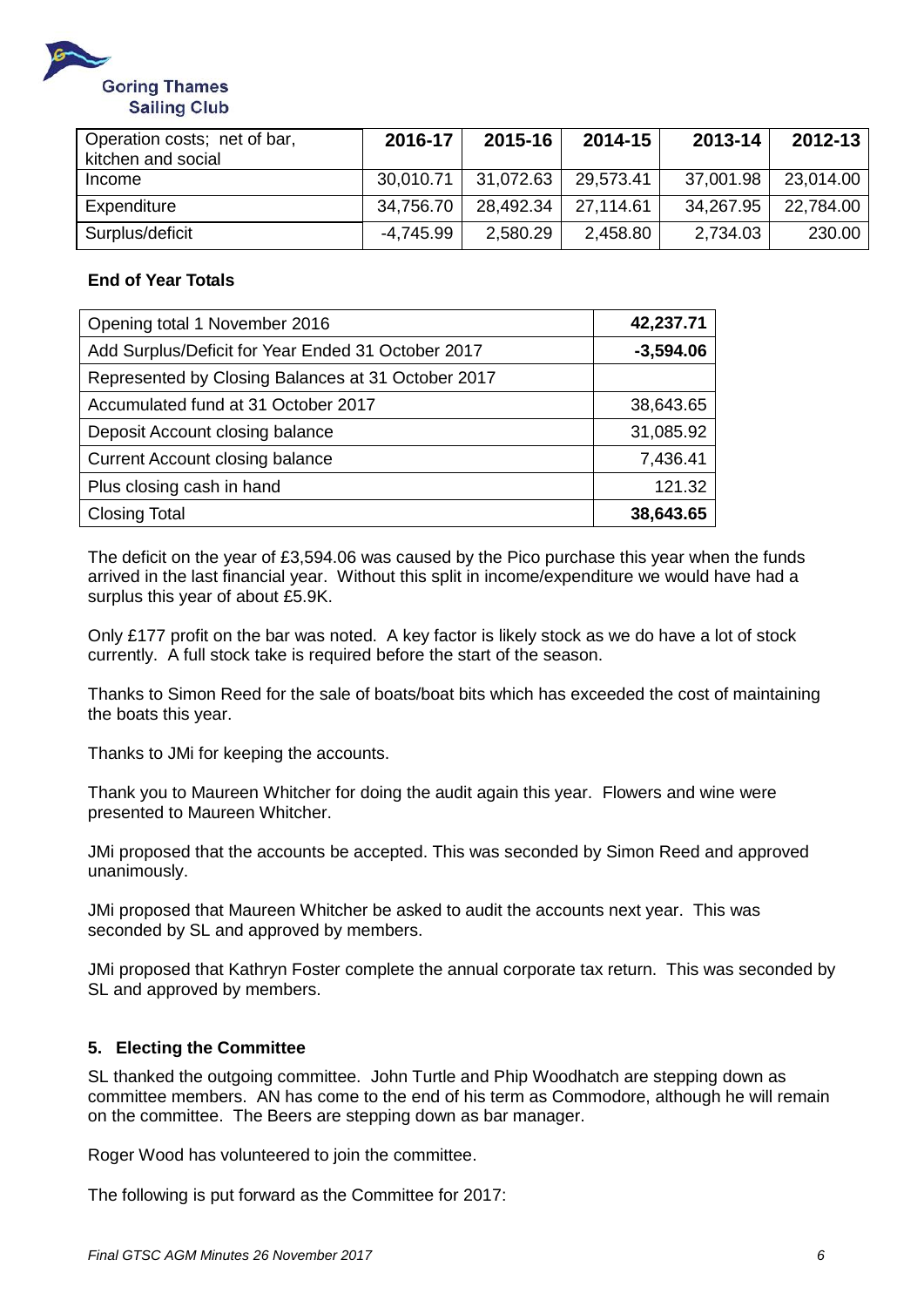

| Nominations                 | Proposed             | Proposed                          | Seconded               |
|-----------------------------|----------------------|-----------------------------------|------------------------|
| <b>Commodore</b>            | Simon Lidbetter      | Rob Jones                         | Jean Mitchell          |
| <b>Vice Commodore</b>       | Rob Jones            | Simon Lidbetter                   | <b>Jean Mitchell</b>   |
| <b>Rear Commodore</b>       | <b>Andy Nicoll</b>   | Rob Jones                         | <b>Jean Mitchell</b>   |
| <b>Treasurer</b>            | Jean Mitchell        | Rob Jones                         | <b>Simon Lidbetter</b> |
| Secretary                   | Jill Marsden         | Rob Jones                         | <b>Jean Mitchell</b>   |
| <b>Sailing Secretary</b>    | Anita Owen           | Rob Jones                         | <b>Jean Mitchell</b>   |
| <b>Membership Secretary</b> |                      |                                   |                        |
| Committee member            | lMark Foster         | Rob Jones                         | Jean Mitchell          |
| Committee member            | Peter Hunter         | Rob Jones                         | <b>Jean Mitchell</b>   |
| Committee member            | Jennie Wood          | Rob Jones<br><b>Jean Mitchell</b> |                        |
| Committee member            | Roger Wood           | Rob Jones                         | Jean Mitchell          |
| Committee member            | Neil Champion        | <b>Jean Mitchell</b><br>Rob Jones |                        |
| Committee member            | Rachel Conway-       | Rob Jones                         | <b>Jean Mitchell</b>   |
|                             | Doel                 |                                   |                        |
| Committee member            | <b>Tim Wakefield</b> | Rob Jones                         | <b>Jean Mitchell</b>   |
| Committee member            | Keith Hathaway       | Rob Jones                         | <b>Jean Mitchell</b>   |

Approved as proposed without objection.

| Other key roles                   |                     |
|-----------------------------------|---------------------|
| <b>Training Principal</b>         | Rachel Conway-Doel  |
| <b>Junior Sailing Development</b> | Rob Jones           |
| <b>Adult Sailing Development</b>  | Rachel Conway-Doel  |
| <b>Burgee editor</b>              |                     |
| <b>Publicity</b>                  | <b>Jill Marsden</b> |
| <b>Safety Boat Officer</b>        | Pete Owen           |
| <b>Safety Boat Training</b>       | <b>Barry Bailie</b> |
| <b>Maintenance Officer</b>        | Roger Wood          |
| <b>Bosun</b>                      | <b>Simon Reed</b>   |
| <b>Bar Manager</b>                |                     |

There is a vacancy for Membership Secretary and Burgee editor. Please contact SL if interested.

Heather Merryweather volunteered to be bar manager.

### **6. Fixing the amount of the subscription for each class of member and the entrance fee for the coming year.**

The committee proposed that we raise the fees in line with CPI which is  $\sim$  2.6% and have chosen 3%.

|                                                      | 2017 | <b>Proposed</b> |
|------------------------------------------------------|------|-----------------|
| <b>Membership Category</b>                           |      | 2018            |
| Joining fee (one off payment when first joining)     | 50   | 50              |
| Sailing (One person over the age of 18)              | 160  | 165             |
| Joint (Two people living at same address)            | 210  | 216             |
| Family (one or 2 parents plus children [5-18])       | 230  | 237             |
| Student (Person aged over 16 in full-time education) | 50   | 52              |
| Social (Non-Sailing)                                 | 50   | 52              |
| <b>Unemployed discount</b>                           | 50%  | 50%             |
| Additional dinghy parking*                           | 50   | 52              |